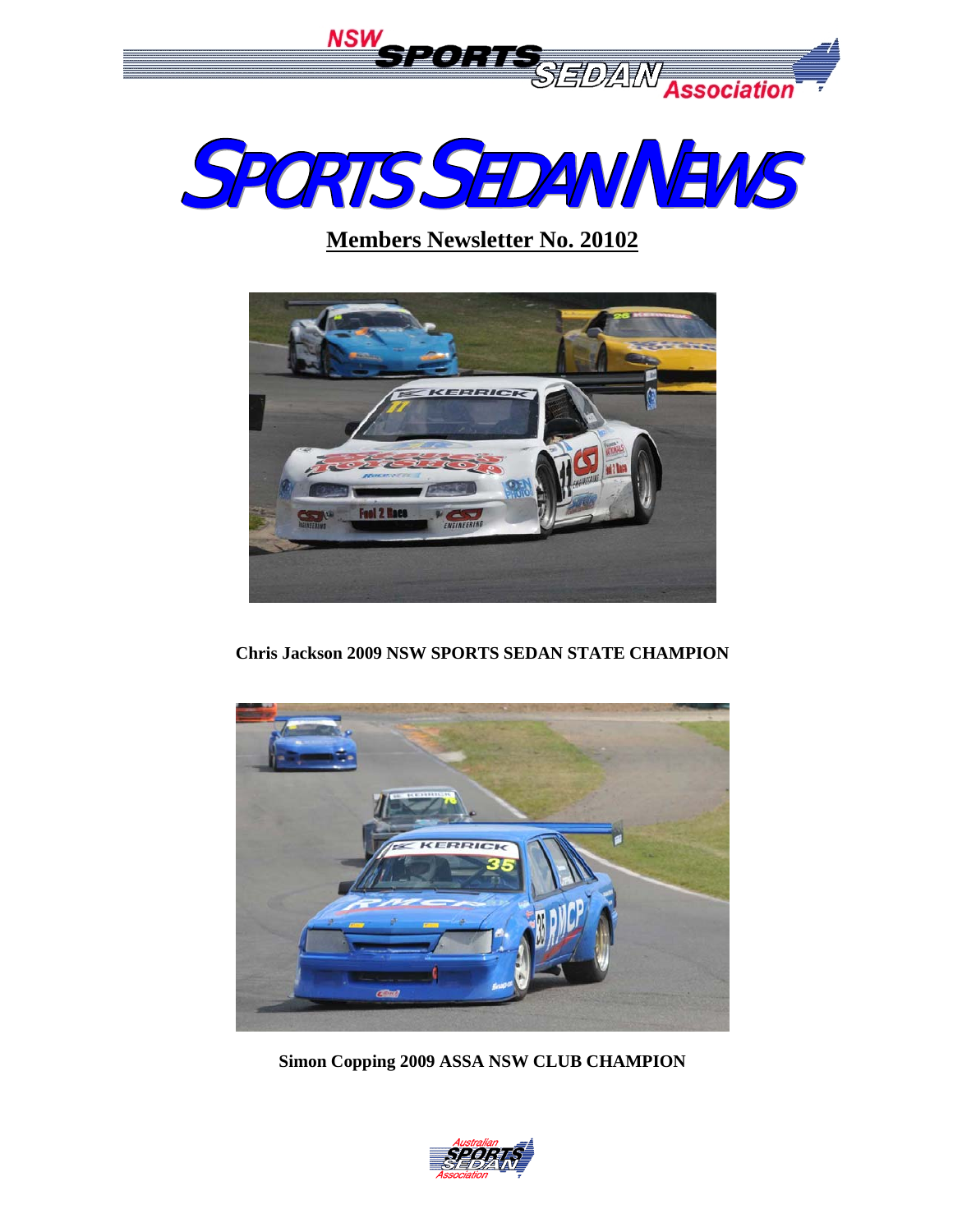## **In This Newsletter**

| <b>Your Committee</b>            | Page 2  |
|----------------------------------|---------|
| President's Report               | Page 3  |
| ASSA Calendar of Events for 2010 | Page 4  |
| ASSA Membership 2010             | Page 5  |
| Club Meetings for 2010           | Page 5  |
| Meeting Agendas and Minutes      | Page 6  |
| <b>Eastern Creek Entries</b>     | Page 6  |
| New Website                      | Page 6  |
| <b>Newsletter Format</b>         | Page 6  |
| Newsletter Submissions           | Page 7  |
| Classes for 2010                 | Page 7  |
| Have Your Entry Fees Paid For    | Page 7  |
| New Point Score                  | Page 8  |
| Oran Park DVD                    | Page 8  |
| Round Sponsorship                | Page 9  |
| <b>Safety Equipment</b>          | Page 9  |
| Oran Park Closure                | Page 10 |
| 2010 Best Presented Award        | Page 11 |
| The Final Word                   | Page 12 |

### **Your Committee**

The ASSA NSW committee continues to work hard on increasing grid numbers and overall member participation for 2010. Some strategies discussed at previous meetings and mentioned in the last newsletter have already been adopted, and further avenues are still being explored to make Sports Sedans in NSW more competitive, more rewarding and more accessible.

The committee have been individually contacting members and Sports Sedan owners, to ascertain who will be on track for 2010. The results have been good, with over 20 starters geared up for the opening round of the championship at Eastern Creek.

If you have not yet been contacted by phone by a member of the committee, please contact Andrew McKellar or Anthony MacReady by phone or email as some competitors' details are out of date and we would like to hear from all members and Sports Sedan owners about a number of issues.

#### **The ASSA NSW committee for 2010 is:**

| President             | Andrew McKellar            | 0430 717 622 | $toymax$ @ bigpond.com        |
|-----------------------|----------------------------|--------------|-------------------------------|
| <b>Vice President</b> | Sean Sullivan              | 0419 851 085 | seansull@au1.ibm.com          |
| Secretary             | Chris Jackson              | 0409 209 480 | jacksonc@internode.on.net     |
| <b>Treasurer</b>      | <b>Herbert Gattermeier</b> | 9879 7557    | hergat@bigpond.com            |
| <b>MRAP</b> Delegate  | Chris Jackson              | 0409 209 480 | jacksonc@internode.on.net     |
| Committee             | Jeff Brown                 | 0418 640 495 | brownit@tpg.com.au            |
| Committee             | <b>Anthony MacReady</b>    | 0421 010 380 | anthony@agmengineering.com.au |
| Committee             | Erik Gattermeier           | 0408 296 501 | erik@bavariacars.com.au       |

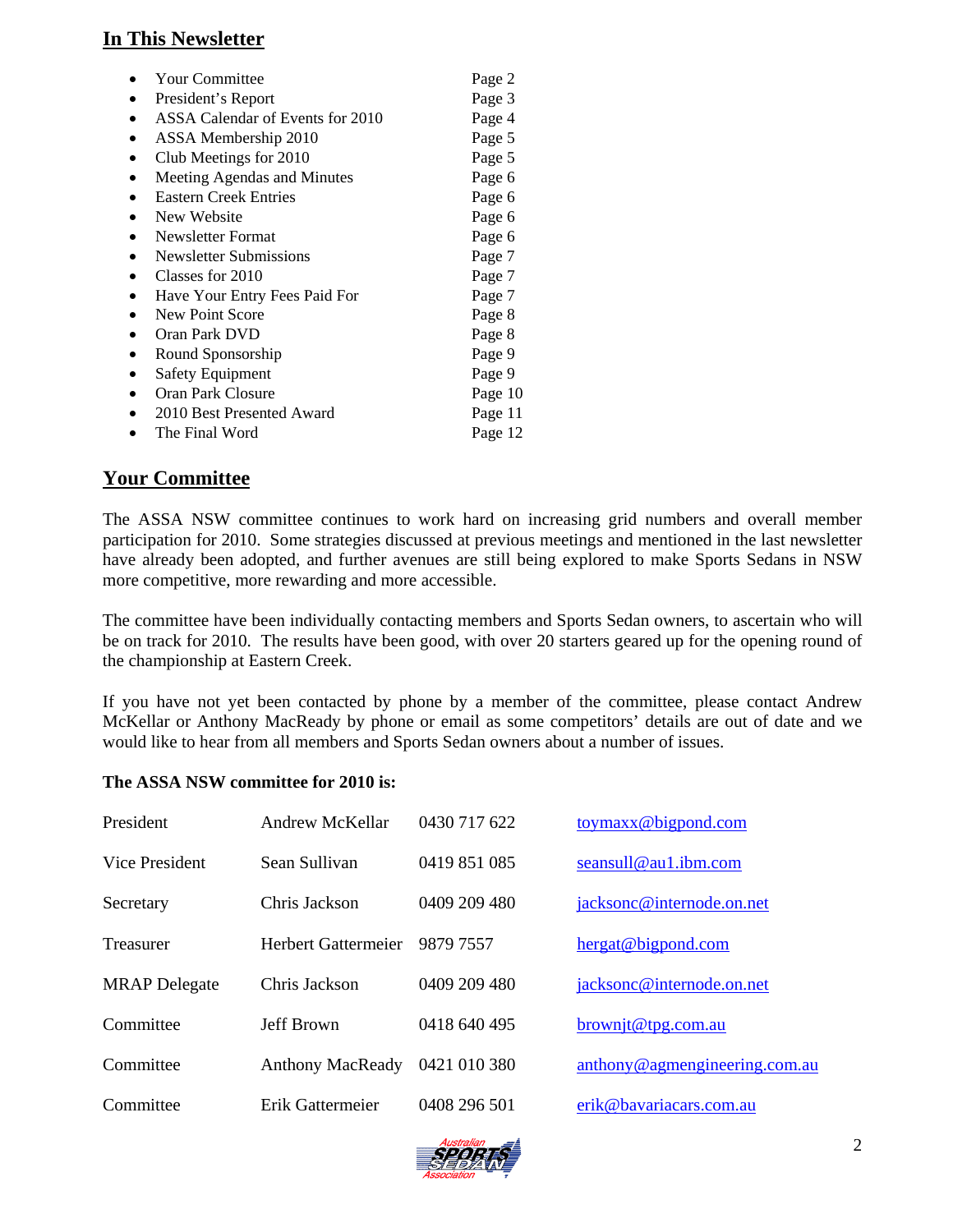## **President's Report**

So here I was, sitting in the garage. And I was really pondering what else could go wrong in the building of a Sports Sedan. I mean, it was probably enough that the thing had been on fire before it even looked like going near a track; that two engines had been destroyed by the, um, ex-Mrs. President during one of those "bitter phases"; that I've moved house three times since the build began, each time seemingly losing more tools, car parts and patience; that everything (of course) costs three times what you budgeted for; and that the rest of life just sometimes, well, gets in the way.

The garage in the new place is pretty good, considering I'm in a rental. It was advertised as a 6-car garage, which of course caught my eye, and I wasn't too concerned with the rest of the property details. It turns out those six cars must have been really, really small ones, but there is enough room for the Soarer and all its parts, all the tools, the workshop gear and one of the road cars. Even enough room to reserve some space purely for engine rebuilds, which came in handy when I discovered I had two to rebuild.

It's a neat Colorbond structure, and because I happen to be in the second hottest suburb in Sydney and the garage is not big on ventilation, it happens to be like working in an oven. At least the paint dries quickly.

So here I was, sitting in the garage. I was hot, and I was finishing off some bits on the engine. All was well with the project – it was only eight months behind schedule. And then it started raining. Really raining. That's a good thing, because it started to get a bit cooler, and when it's cooler I can get more done on the car. The work rate lifts, there's less drink breaks and my mind focuses on the job a little better.

Or it should have, had I not discovered a certain design fault with this particular garage, right at that moment. Within two minutes of me praising the heavens for the onset of the cooling rain, I was standing in 3 inches of water. So too was the car (fortunately on axle stands), at least one engine, tools, parts and just about everything else that you would find in a garage. Seems the water could get in really easily, but had trouble getting out. How do Councils get away with approving these things to be built in the first place?

So here I was, sitting in the garage. Wet. Slightly miffed. And trying to grasp the concept that this car may never, ever be completed. So it made me wonder, what type of people are we, us Sports Sedan people? What on God's green Earth possesses us to do what we do? Are we insane? Are we masochists? Do we hale from a different planet? What makes Sports Sedan people tick? What turns us on, or off? What do we want out of racing Sports Sedans?

It seems our Vice President has been wondering the same thing, or something similar. I can't say whether he thought of it while watching some of his precious belongings floating down the driveway, but I do know he wants to learn a bit about our members, and what they hope to get out of our club. In fact, your whole committee wants to know more about you. So have a think about it, because you will be asked and your feedback will be used to shape the events your club runs and participates in, amongst other things.

The ASSA is your club. Don't wait to be asked; contact a committee member and give some feedback. And please come along to this year's first General Meeting in March – with all the latest club news and updates, guest speakers, sneak peeks at the Oran Park DVD and more, there is no excuse not to come along and get involved.

And if anyone has a spare 150 tubes of silicon sealant please contact me.

Cheers,

Andrew McKellar President ASSA NSW

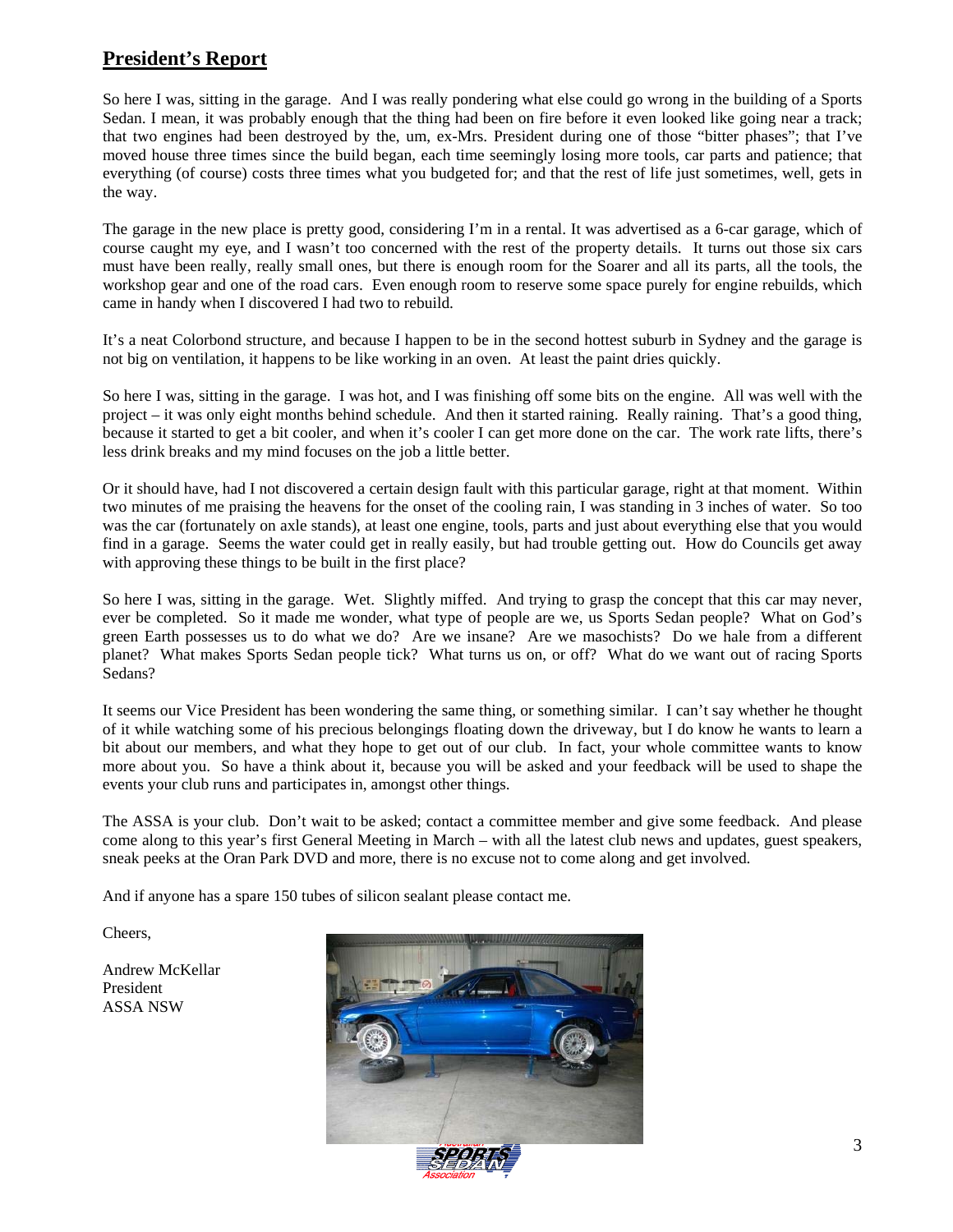## **ASSA (NSW) CALENDAR OF EVENTS 2010**

- Tuesday  $5^{\text{th}}$  January Committee Meeting
- Tuesday 2<sup>nd</sup> February Committee Meeting
- Tuesday 2nd March Committee Meeting, **General Meeting**
- $6<sup>th</sup>/7<sup>th</sup>$  March Nationals Round 1 Wakefield Park
- 13th/14th March **NSW Round 1** Eastern Creek
- Tuesday  $6<sup>th</sup>$  April Committee Meeting
- 10<sup>th</sup>/11<sup>th</sup> April **NSW Round 2** Wakefield Park
- Tuesday 4th May Committee Meeting, **General Meeting**
- $22<sup>nd</sup>/23<sup>rd</sup>$  May Super Lap Event Eastern Creek (ASSA Static Display)
- $29<sup>th</sup>/30<sup>th</sup>$  May Nationals Round 2 Mallala
- Tuesday  $8^{th}$  June Committee Meeting
- 19th/20th June **NSW Round 3** Eastern Creek
- Tuesday  $6^{th}$  July Committee Meeting
- Tuesday 3rd August Committee Meeting, **General Meeting**
- 14<sup>th</sup>/15<sup>th</sup> August Nationals Round 3 Morgan Park
- 28th/29th August **NSW Round 4** Wakefield Park
- Tuesday  $7<sup>th</sup>$  September Committee Meeting
- $11^{th}/12^{th}$  September Nationals Round 4 Eastern Creek
- Tuesday  $5<sup>th</sup> October Committee Meeting$
- 23rd/24th October **NSW Round 5** Eastern Creek
- $23^{\text{rd}}/24^{\text{th}}$  October Nationals Round 5 Sandown
- Tuesday 2<sup>nd</sup> November Committee Meeting, **Presentation Night and Annual General Meeting**
- Tuesday  $7<sup>th</sup>$  December Committee Meeting

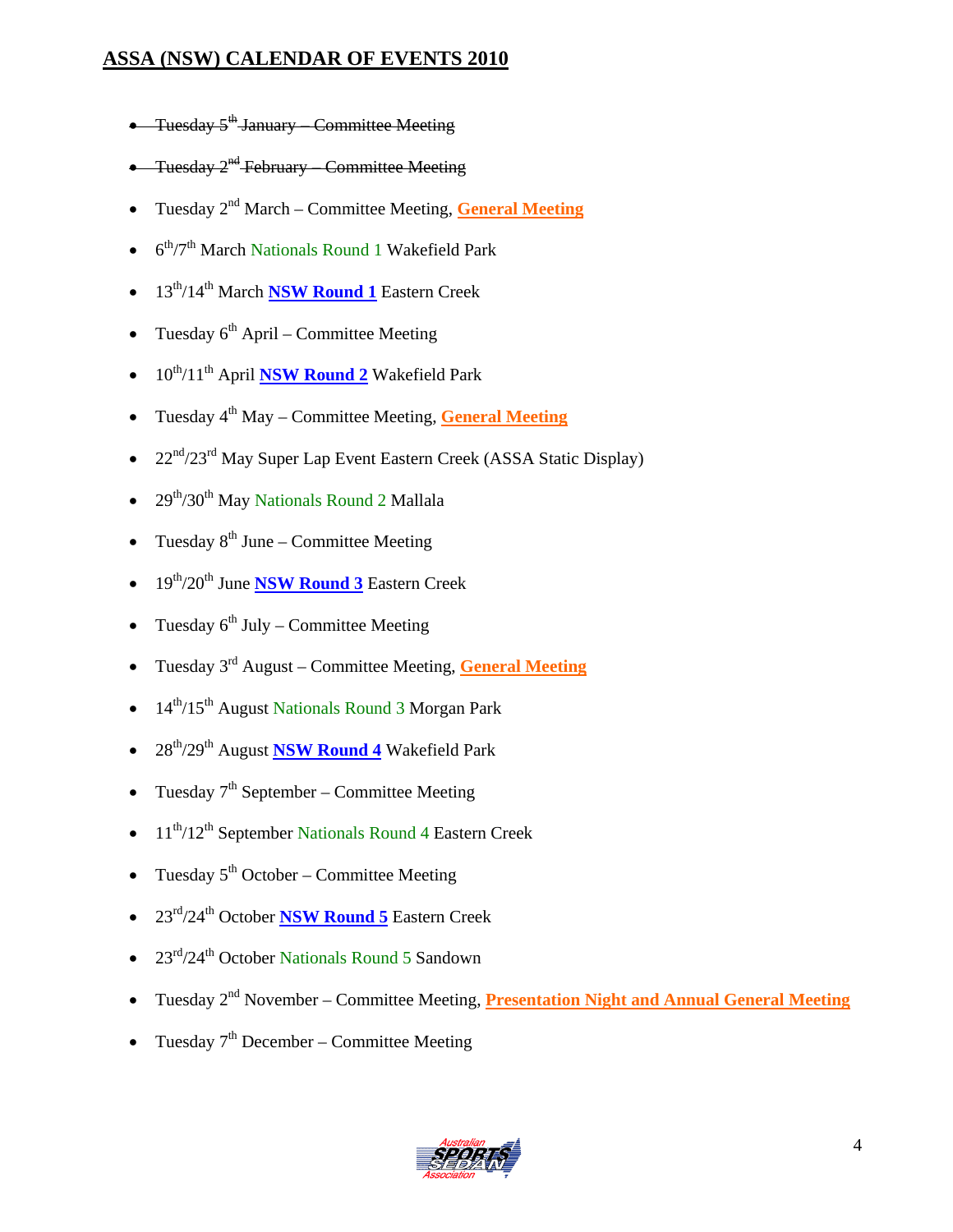## **ASSA Membership for 2010**

Membership fees for 2010 have been reduced significantly to \$70. New membership forms are available on the website or can be sent out on request. Membership fees can also be paid via direct deposit into the ASSA account. If you would like a new membership form to be sent to you please contact Chris Jackson.



# Chris Jackson **Director** Ph 0409 209 480 Fax 02 46284676 Email: chris@chris-jackson.com

## **Club Meetings for 2010**

An open invitation is extended to all ASSA members to attend committee meetings, which are held on the first Tuesday of each month, from 7pm.

In addition, all members are invited to attend general meetings to be held in March, May and August. These meetings will include guest speakers and lots of information for the benefit of all members.

The Presentation Night and Annual General Meeting are scheduled for November. A schedule of events with all meeting dates and State and National rounds is included with this newsletter.

The venue for all committee and general meetings has changed for 2010. The venue is:

**The Gondola Room, Marconi Club Marconi Plaza Prairievale Rd, Bossley Park NSW 2176 (Off Cowpasture Rd)**

### **March General Meeting**

**The March general meeting is nearly here. Please make the effort to come along to the first general meeting of the year. Have your say, meet up with your fellow Sports Sedan competitors and be an active member of your club.** 

**Tuesday 2nd March at the Marconi Club.** 

**\*\*\* THERE WILL BE A GUEST SPEAKER AT THE MARCH GENERAL MEETING. PLEASE COME ALONG TO HEAR HIS INTERESTING TALE AND SUPPORT YOUR CLUB. \*\*\*** 

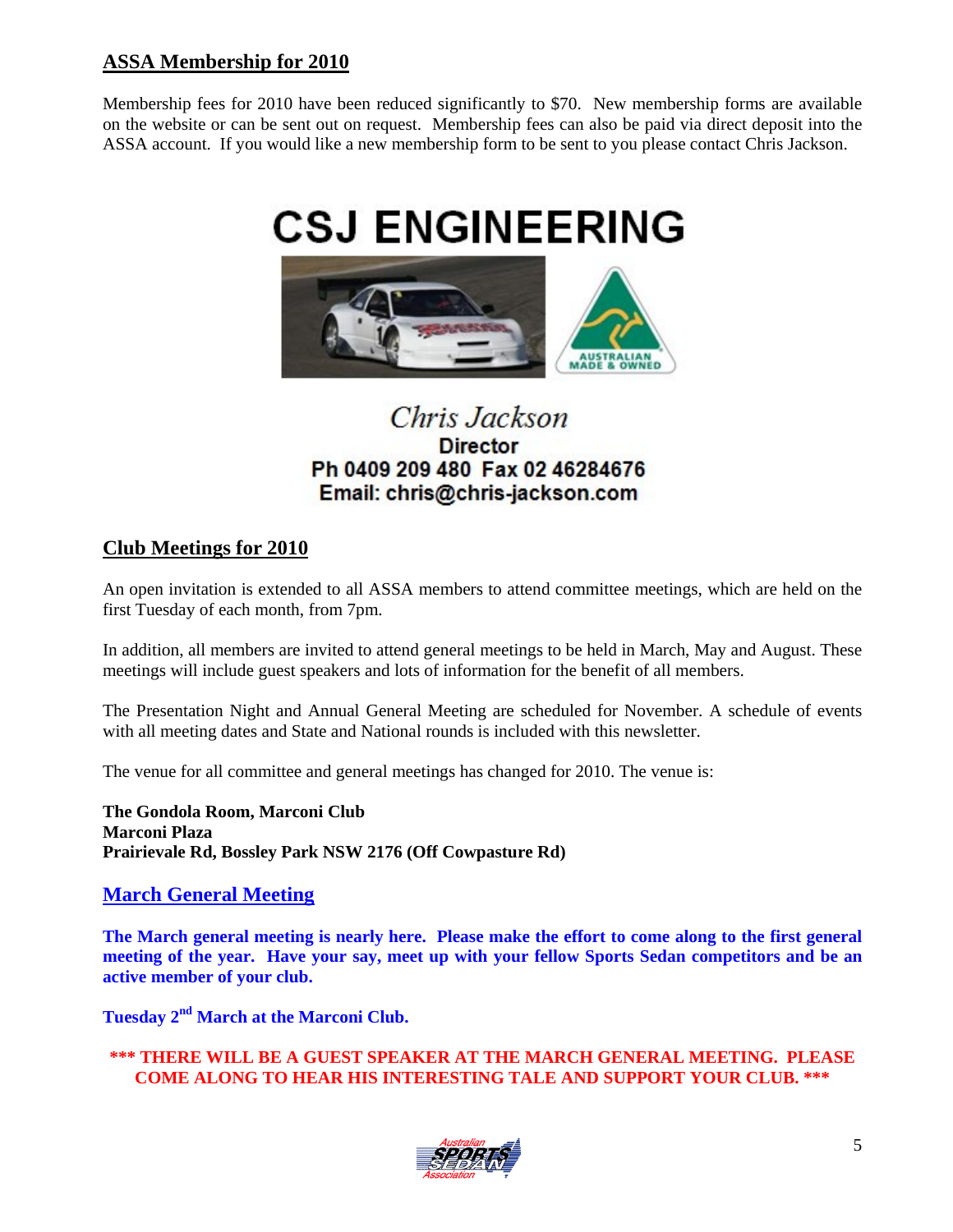



www.bavariacars.com.au

## **Meeting Agendas and Minutes**

The committee meeting minutes from the February meeting are included with this newsletter. All meeting minutes will be sent out as soon as possible after both committee and general meetings.

If you would like anything included in the agenda for either a committee meeting or a general meeting please submit it to Andrew McKellar at least a week prior to the meeting if possible.

### **Eastern Creek Entries**

Entry forms for Round 1 at Eastern Creek are now available on the Eastern Creek website here:

## www.eastern-creek-raceway.com/entry\_forms.htm

### **New Website**

The new ASSA website has been uploaded to a new hosting site. The domain name has been re-registered, so the new website will have the following web address:

## www.sportsedan.com.au

Our thanks go to Martin Koen who has spent a good deal of time designing the new website, and will continue to provide technical support and updates for the site in the future. The efforts of Terry Denovan who has been involved in the domain logistics and technical support are also very much appreciated.



## **Newsletter Format**

With some delays in getting the website fully operational, the newsletter format will remain the same for now. Once the website is properly running we'll look at incorporating the newsletter.

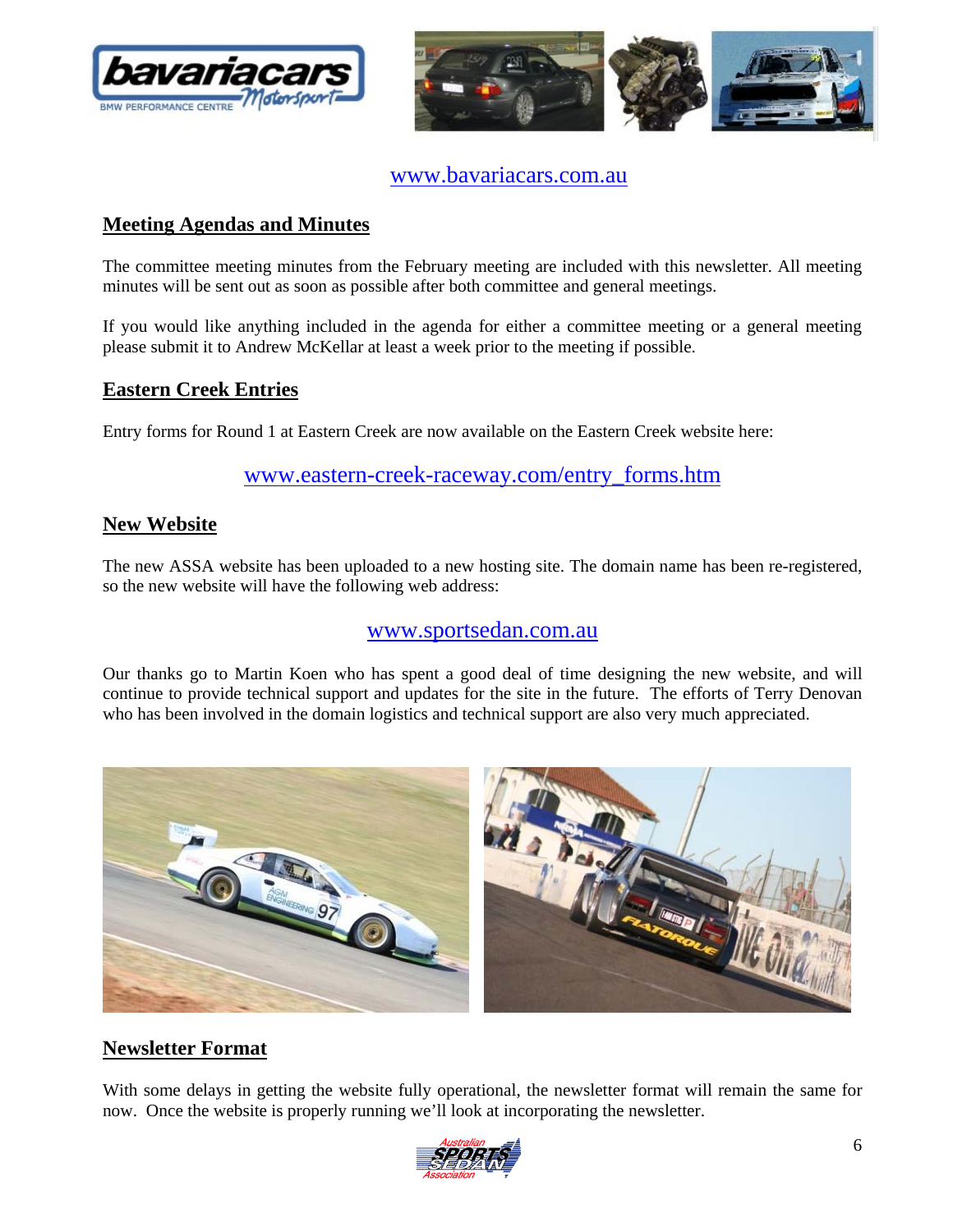# **AGM ENGINEERING**

# Phone: (02) 4735 7214 Fax: (02) 4735 7231

## **Newsletter Submissions**

Was that one race just more spectacular for you? Did you get your best result ever? Did you go through three engines and a gearbox in one weekend? Why not tell everyone about it?

Member contributions for articles in the newsletter are most welcome. Our enormous editing staff (well, there's two of us) can help you out, so you'll always have an article that is in the newsletter format. Even bad spellers (like your esteemed President) can be made to look good here.

So why not have a go? Tell us your story. Get involved.

### **Classes for 2010**

We are still waiting on feedback from all members about the class structure for 2010 prior to deciding on any changes. If there are any, changes will be announced prior to the opening round of the championship. If you have an opinion about the class structure in NSW, contact a committee member – we welcome everyone's input.

### **Have Your Event Entry Fees Paid For**

For 2010 a new "lottery" will be included for each round. All members who enter an event will automatically go into the draw, with one member from each round having their entry fees for the next round paid for by the ASSA, thanks to the generosity of the businesses that have come on board this year as Round Sponsors.

Once you have been drawn out at one event, your name gets removed from future draws, so everyone who enters an event gets the chance to win. How easy is that?



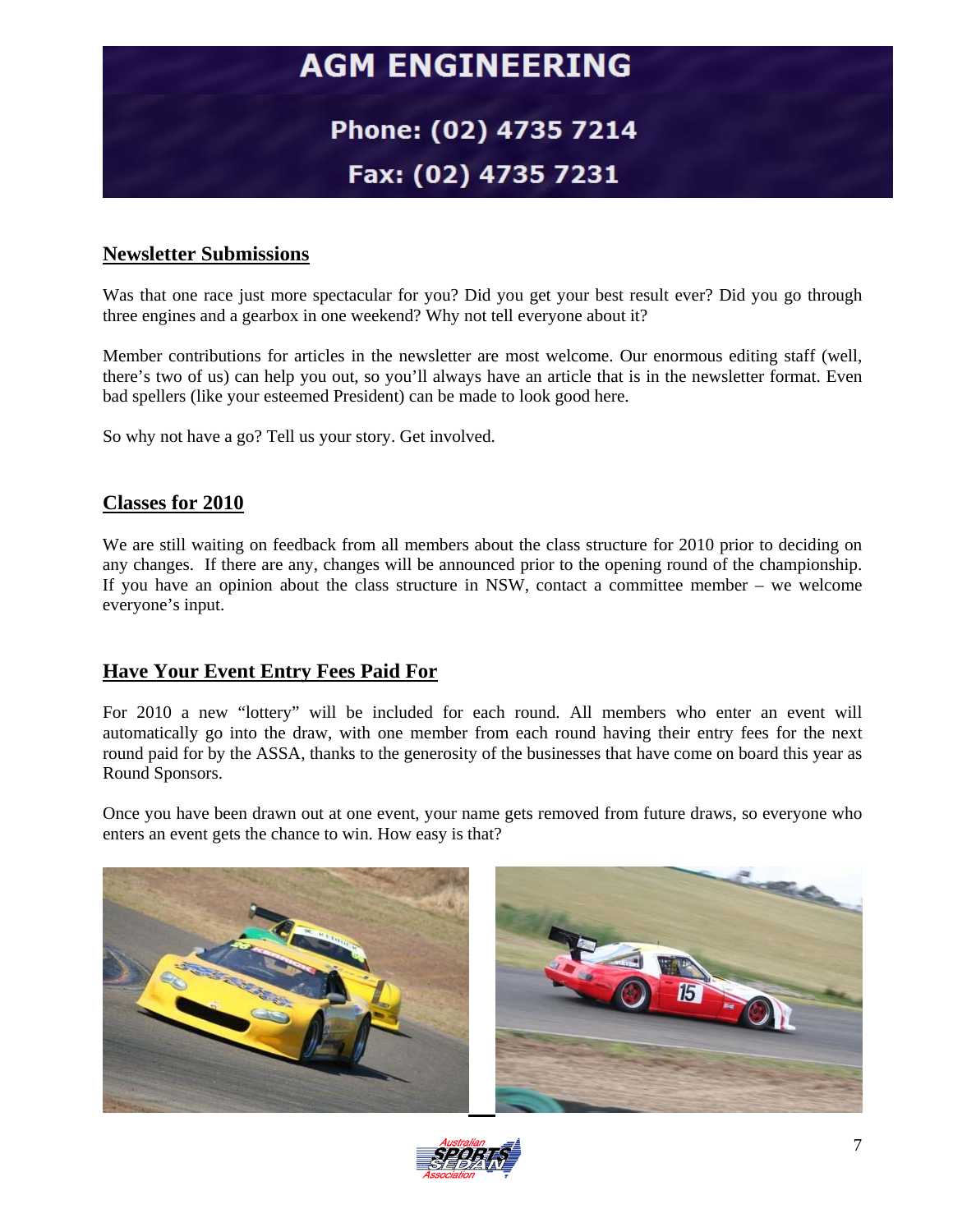

## **New Point Score**

The new, compressed point scoring format has been submitted to CAMS for approval. Some concern was raised that by incorporating points for Qualifying we would encourage drivers to race each other during the qualifying sessions. Racing drivers wanting to race each other? Hardly.

So it may be that the points for Qualifying will need to be removed, but we have to wait on word from CAMS in relation to the matter. As soon as the committee is notified either way, we'll confirm it with all members.

Remember, the point score format for 2010 is:

| <b>PLACE</b>     | <b>POINTS</b>  |
|------------------|----------------|
| 1 <sup>st</sup>  | 20             |
| 2 <sup>nd</sup>  | $18\,$         |
| $3^{\text{rd}}$  | 16             |
| 4 <sup>th</sup>  | 15             |
| $5^{\text{th}}$  | 14             |
| $6^{\text{th}}$  | 13             |
| 7 <sup>th</sup>  | 12             |
| 8 <sup>th</sup>  | $11\,$         |
| 9 <sup>th</sup>  | 10             |
| $10^{\rm th}$    | 9              |
| $11^{th}$        | 8              |
| $12^{th}$        | 7              |
| 13 <sup>th</sup> | 6              |
| 14 <sup>th</sup> | 5              |
| 15 <sup>th</sup> | $\overline{4}$ |
| 16 <sup>th</sup> | $\overline{3}$ |
| 17 <sup>th</sup> | $\overline{2}$ |
| 18 <sup>th</sup> | $\mathbf{1}$   |

## **Oran Park DVD**

For those who competed at the last State Championship round at Oran Park in October, your DVD of the weekend is nearing completion and will be distributed soon. Martin Koen has edited footage that was obtained from a combination of mobile, static and on-board cameras, and has so far completed Qualifying and Races 1 & 2.

The committee viewed some of the results of Martin's work recently, and the DVD will be worth the wait.

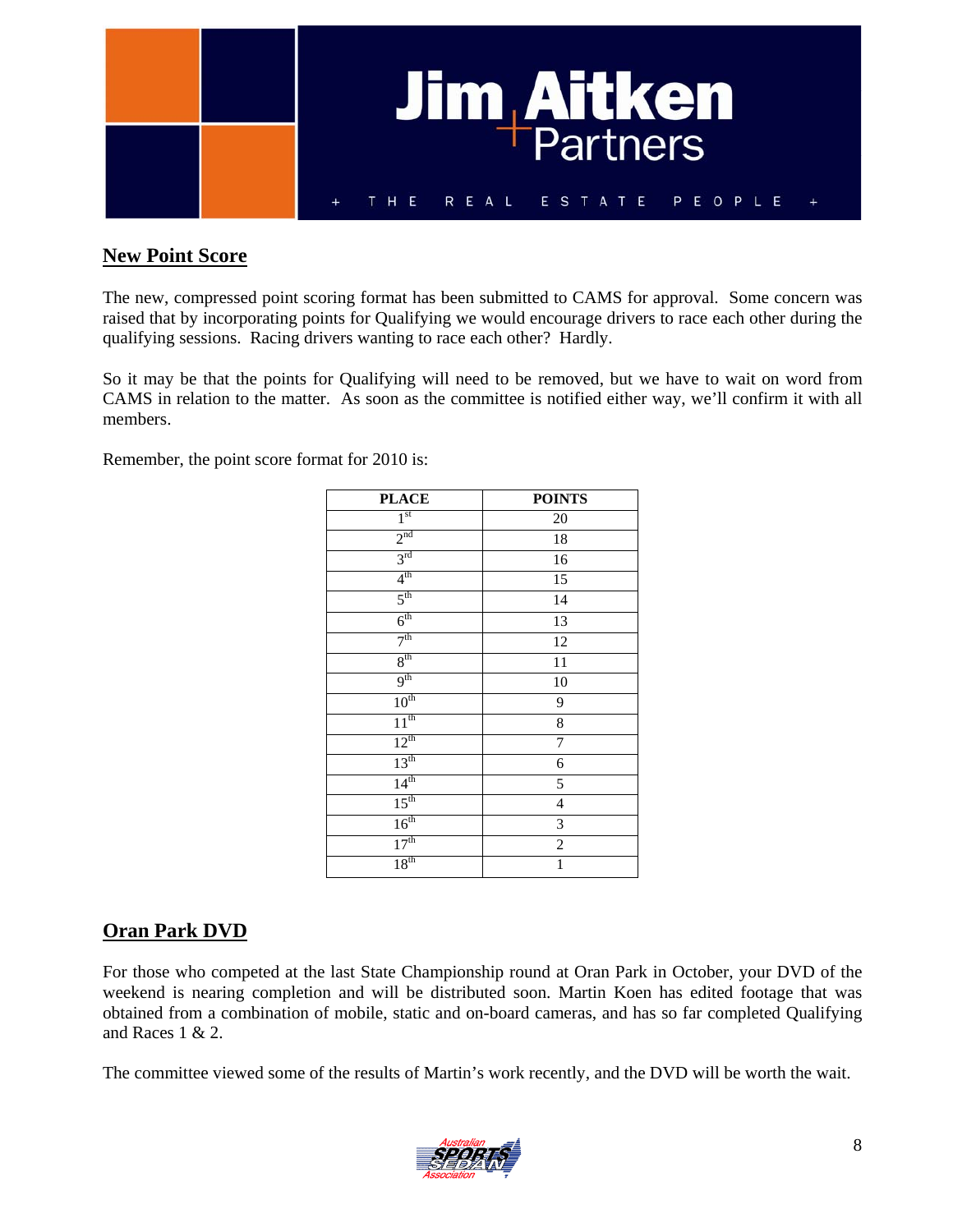## **Round Sponsorship**

A number of businesses have already signed up to lend financial support to the ASSA and the championship this year, and we also welcome some new sponsors on board. Advertisements for our sponsors will appear throughout the newsletters and on our cars at each round of the championship. The committee would like to thank the following businesses:

- CSJ Engineering
- AGM Engineering
- Bavariacars
- Syd-Fab
- Koen Photo
- Air Technology Australia
- Jim Aitken & Partners
- Doulman Automotive

If you own a business or have the influence to persuade a business to buy Round Sponsorship, the committee would like to hear from you. Round Sponsorship costs \$500, with business stickers placed on all cars at every round of the championship.

### **Safety Equipment**

Don't forget to check the expiry dates on your fire extinguisher and safety harness before your first event this year. With an increasing emphasis placed on safety by CAMS, you don't want to miss out on an event because your equipment is out of date.

CAMS have also introduced new safety standards for driver's apparel. For the most part the apparel you already have should be sufficient to meet the new standards, however you should confirm that *all* of your apparel complies with the updated Schedule D of the CAMS Manual. There is also a moratorium on some aspects of the changes. For details on the moratorium and the new standards, you can access Schedule D at:

www.cams.com.au/Media/News/2009/~/media/E06D22FE8F154A8BA4B6C9C0938F1143.ashx



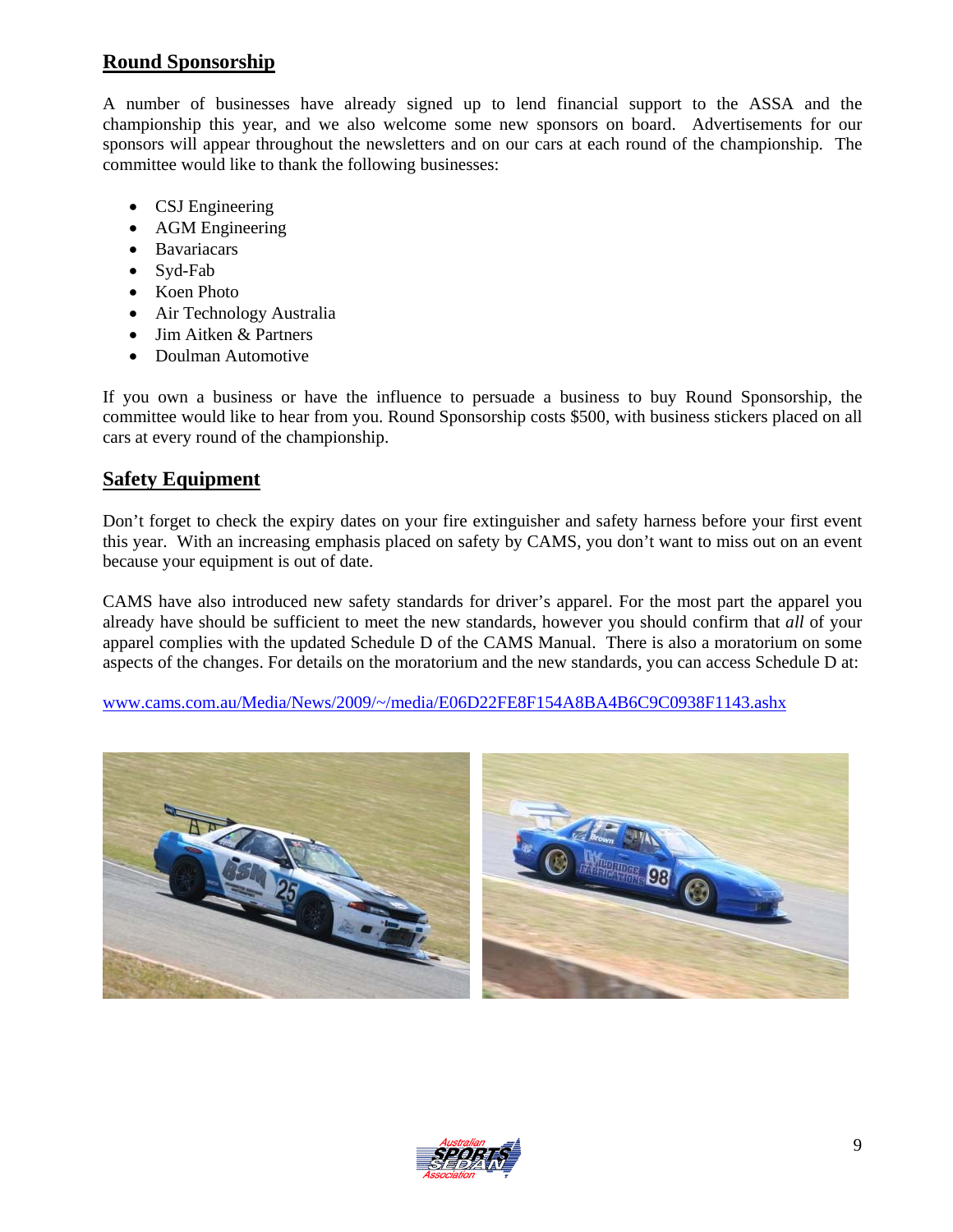

12 Coombes Drive, Penrith NSW 2750 | Phone 02 4732 5011 | Fax 02 4732 5022 | Email michael@sydfab.com.au

### **Oran Park Closure**

Well, the end of January saw the final race meeting at Oran Park, and it was sobering to note how quickly "progress" moved in after the chequered flag had dropped for the last time. In fact, within three days of that last race meeting, several of the iconic features of Oran Park were gone – either demolished or removed from the site. Here are a couple of photos of the place, just for a reminder, together with how the place looked less than one week after that last race meeting:



10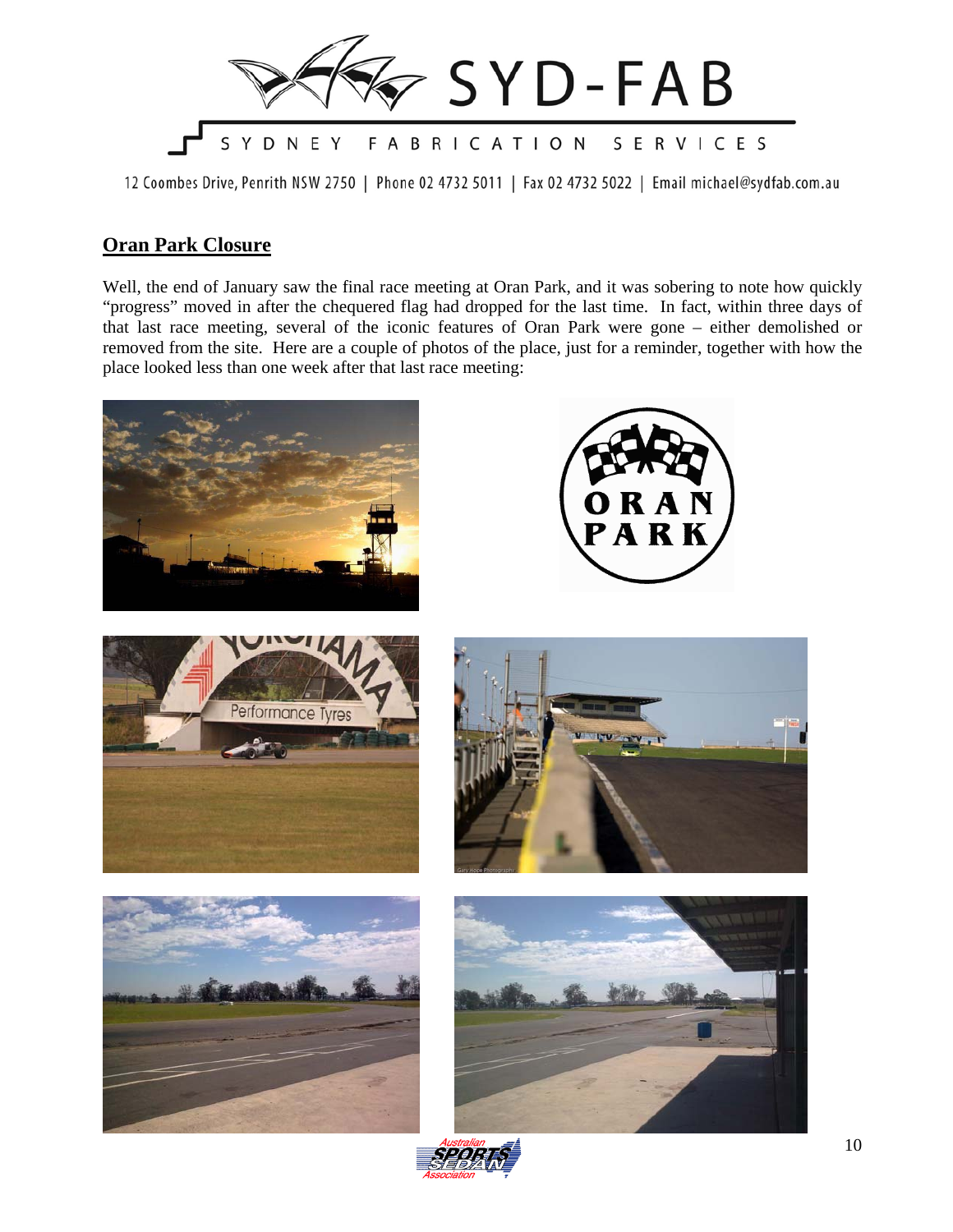And you know, it doesn't seem that long ago that Amaroo Park suffered the same fate. Here's what "progress" has done for that circuit:

### *Back Then Now*





## **2010 Best Presented Award**

Thanks to the generosity of our sponsors, 2010 will see the commencement of a "Best Presented" award. The award includes a perpetual trophy and an individual trophy each year. To be eligible all you have to do is turn up and race, having put a little pride and preparation into your beloved Sports Sedan. An independent judge representing one of our sponsors will allocate points at each round of the championship for the cars deemed to be best presented, with the winning car being that with the most accumulated points over the year.

So what are you waiting for? Get out to the shed and start polishing!





**E STORE** www.airtechnologyaustralia.com.au